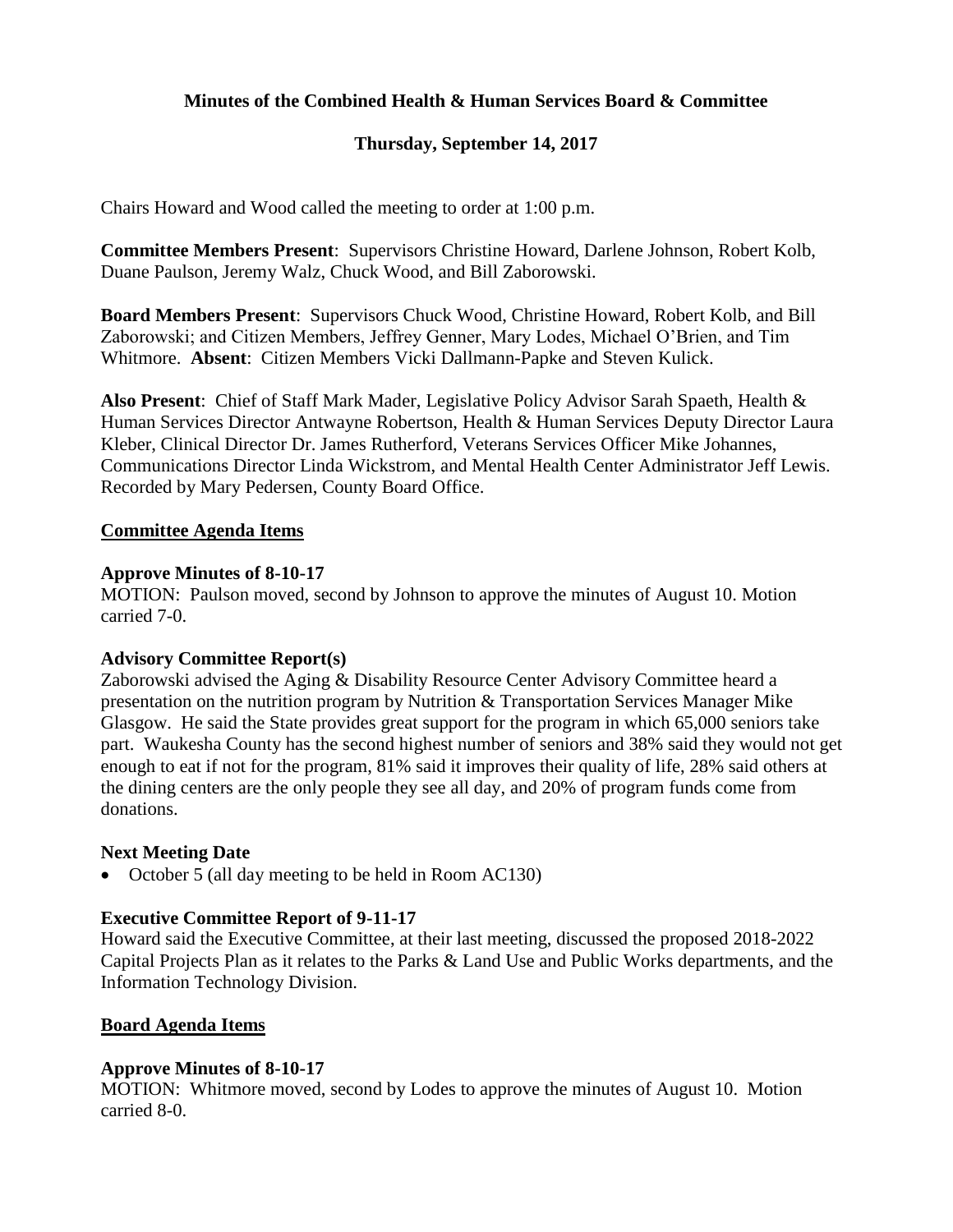9-14-17 H&HS Committee/Board Page **2** of **4**

#### **Advisory Committee Reports**

O'Brien said the Interagency for Intoxicated Driver (IPID) Committee discussed the opioid epidemic and acute shortage of counselors/psychiatrists to handle this massive workload. These positions require master's degrees and the college education is expensive. O'Brien said he suggested the possibility of foundations diverting money to endowments for scholarship funds.

Lodes said the Mental Health Advisory Committee are continually impressed with the County's peer specialist program which has received state and national recognition. There is quite a bit of interest in this program and there were 300+ applicants for peer specialist training. This program involves people affected by the disease helping others.

Howard said it was mentioned at the recent Community Health Improvement Plan and Process (CHIPP) meeting that while peer specialists cannot replace counselors/psychiatrists, they will help with the counselor shortage.

#### **Future Agenda Item(s)**

• Report on Efforts to Help the Homeless (Lodes)

## **Board and Committee Discussion/Action Items**

### **Clinical Director Update - Psychiatric Trends and Treatments** *(Board and Committee)*

Rutherford indicated, nationally, there is difficulty recruiting psychiatrists and about half of them are over age 55. However, with developments in neuro science there has been more interest. The number of American medical students pursuing psychiatry as a specialty has increased 10-15% each of the last four years which are huge increases. In the interim, they continue to operate with a "bare bones" number of people and there is currently one vacant half-time position in the Clinical Services Division. The public sector does not pay as well as the private sector which is an issue but fortunately, there is interest in working in the public sector. Due to the shortage, private sector employers have begun paying off student loan debts and psychiatrists in the private sector are paid more. Efforts are being made to better collaborate with primary care facilities in the private sector. Tele-psychiatry has been working well in rural areas and is something the County will be considering. Two new psychiatry training programs recently began in the state and are run by the Medical College of Wisconsin in Green Bay and Stevens Point. Each filled their quota the first year.

Rutherford referred to the opioid epidemic and said staff are working on improving these services but there is still a need to provide treatments, and better treatments, for those with bipolar disorder, schizophrenia, alcohol disorders, etc. Alcohol disorders have increased about 50% since 2002. One of the fastest growing groups of people having issues with alcohol are those 65 and older, often in rural areas. This is a dramatic problem.

Rutherford indicated the electronic medical records system is coming to fruition and new components should be up and running soon. The division is also working with ProHealth to have some access to inpatient records for those patients also seen by the County.

Rutherford advised the State's Prescription Drug Monitoring program involves mandatory reporting by prescribers. This allows staff to see prescription drug usage by patients, except methadone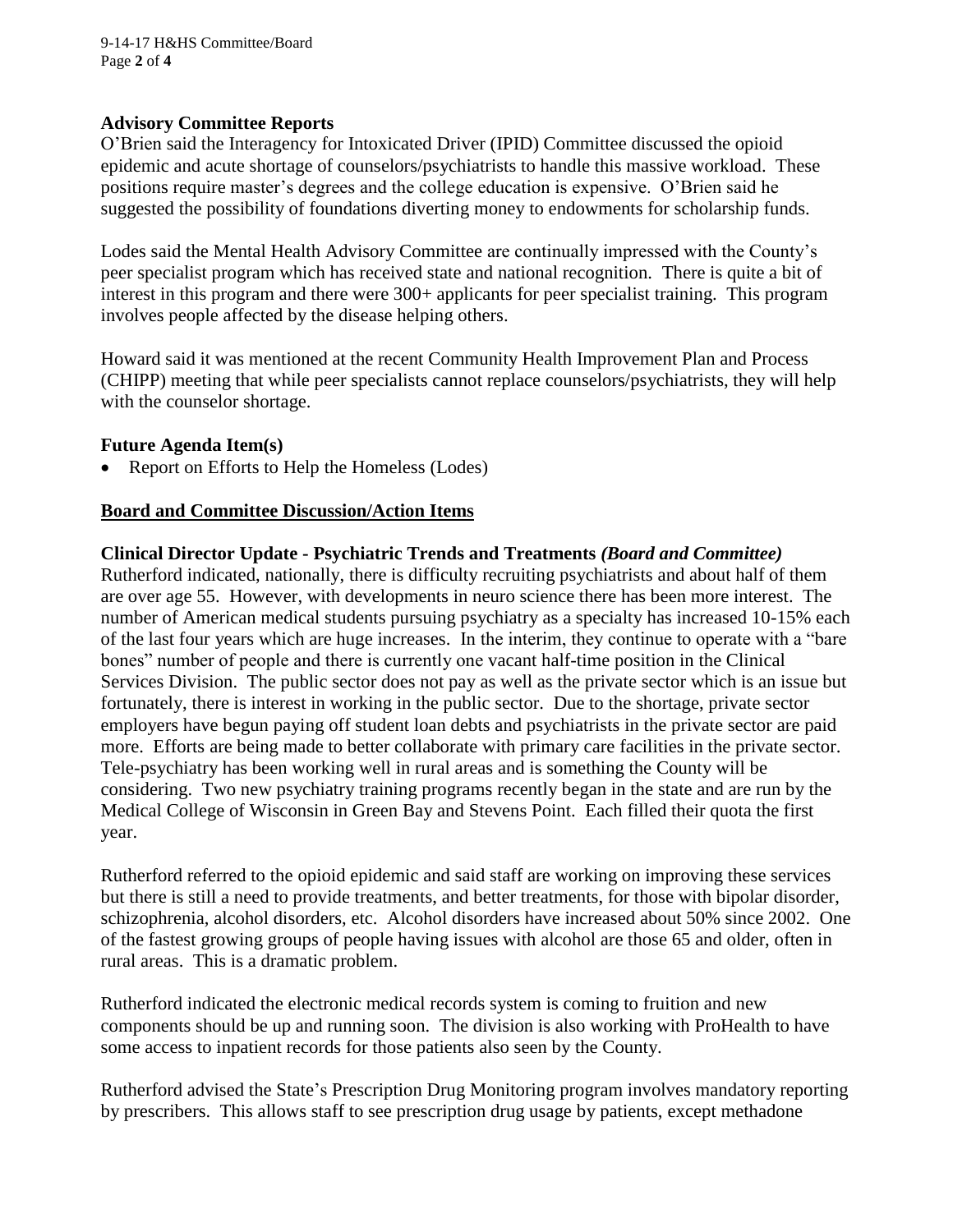9-14-17 H&HS Committee/Board Page **3** of **4**

which is non-reportable. From 2006 through 2010, the number of opioid prescriptions written per 100 people in the U.S. went up from 72.4 to 81.2. By 2015, that number went down to 70.6 and more significantly, the people getting high dose opioid prescriptions dropped 41% between 2010 and 2015 – from 11.4 people per 100 to 6.7. He went on to discuss new efforts in neuro science that have resulted in new and improved medications.

### **2016 Veterans Services Annual Report** *(Committee)*

Johannes distributed informational brochures about the division/services, including the Veteran's Resource Fair, and he reviewed the 2016 annual report as outlined. The total number of veterans in Waukesha County as of September 30, 2016, per the Federal Veterans Administration (VA), was 25,663. VA payments (home loans, medical expenditures, compensation and pension, education benefits, and insurance and indemnities) totaled \$279,392,955. Wisconsin Department of Veterans Affairs (WDVA) payments (property tax credits, education and retraining grants, subsistence aid grants, and health care aid grants) totaled \$1,677,791. The number of veterans, spouses/and or widows or widowers from Waukesha County residing at Wisconsin veterans homes were six at King and eight at Union Grove.

The 2016 Veterans Services budget was \$317,626, of which \$304,626 was tax levy, and resulted in a return of \$281,070,746 of federal and state dollars to Waukesha County veterans and their dependents (up from \$260,000,000 in 2015). This equates to \$922.67 returned for every dollar invested. In 2016 there 8,174 incoming phone calls, 10,672 emails, and 4,025 clients visits to the office. A total of 45 appearances on behalf of veterans were made during the year.

MOTION: Paulson moved, second by Johnson to accept the 2016 Annual Report of the Veterans Services Office. Motion carried 7-0.

## **2017-2019 Health & Human Services (HHS) Strategic Plan** *(Board and Committee)*

Kleber and Wickstrom reviewed the Department of Health & Human Services Strategic Plan for 2017-2019 including the cover letter, Executive Summary, Mission Statement, County Standards of Excellence, the Department's Statement of Purpose, strategic objectives, and next steps. Every three years all County departments reassess their strategic plan and determine adjustments and plan improvements. Daily work by the Health  $&$  Human Services staff have been guided by continuous improvement processes through Lean Government, Continuous Quality Improvement, Strengthening Treatment Access and Retention-Quality Improvements, Evidence-Based Decision Making, Evidence-Based practice, and best practices benchmarking. The Department's strategic objectives include responding to customers, electronic records, data analytics, services to citizens, employee retention, increasing stakeholder contracts, regulatory requirements; and under health and safety, prevention strategies, collective impact, and comprehensive plans. The next step in this process is to develop Action Plans to accomplish the strategies.

## **Clinical Services Division's Privileging of Medical Staff** *(Board)*

Lewis asked that privileging for the following current employees be renewed: Dr. Shawn Johnson, PsyD; Dr. Isha Salva, M.D; Dr. Gobind Kang-Chahal, M.D; and Dr. James Rutherford, M.D. They have each gone through the Staff Credentialing Committee and the Joint Conference Committee. Answering Wood's question, Lewis confirmed there are no current issues. Each have been vetted and background checks are up-to-date.

MOTION: Genner moved, second by O'Brien to renew privileges for the above-listed staff members for January 1, 2018 through December 31, 2019. Motion carried 8-0.